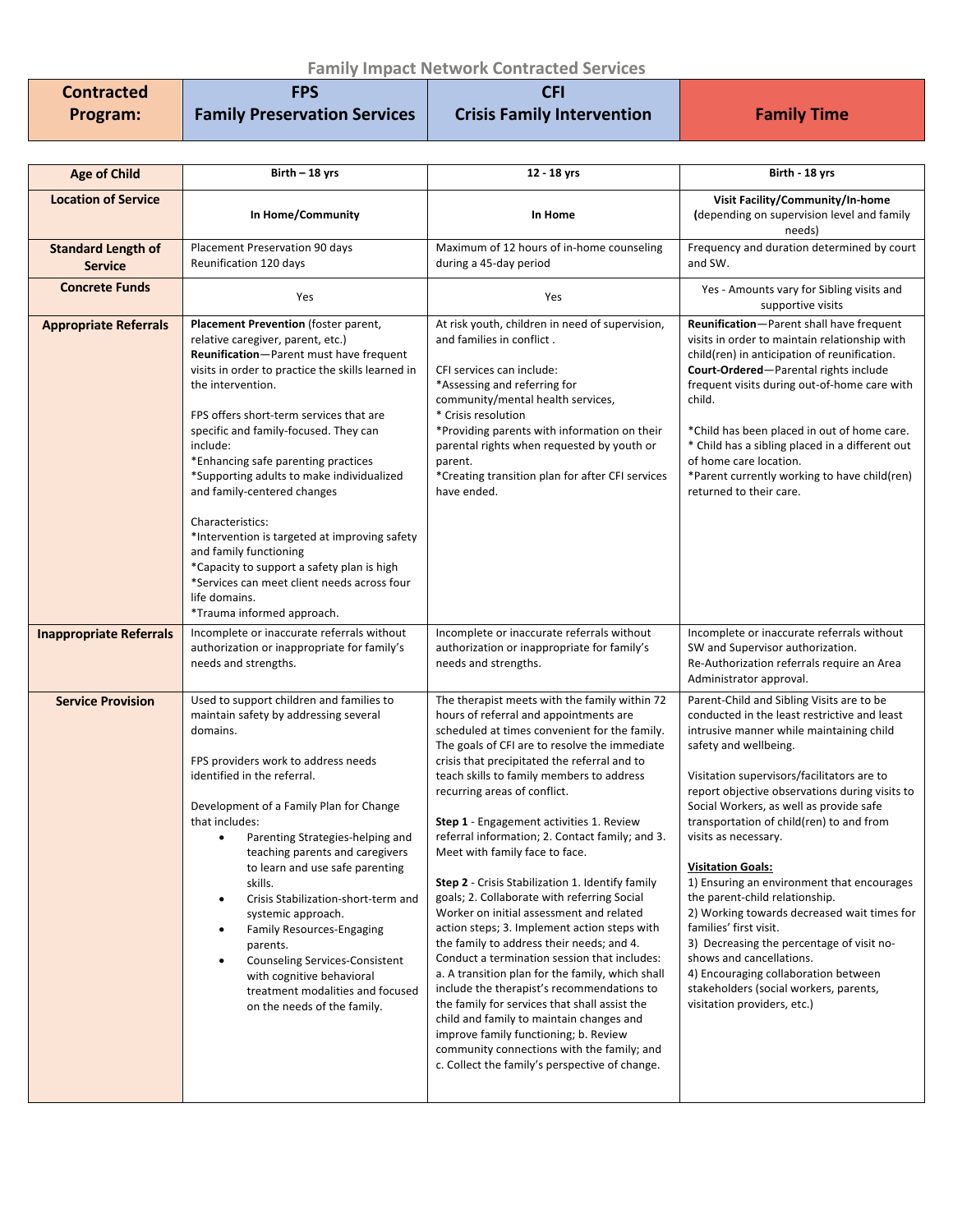## **Family Impact Network Contracted Services**

| .          |                                     |                                   |                    |
|------------|-------------------------------------|-----------------------------------|--------------------|
| Contracted | <b>FPS</b>                          |                                   |                    |
| Program:   | <b>Family Preservation Services</b> | <b>Crisis Family Intervention</b> | <b>Family Time</b> |

|                                                                  |                                                                                                                                                                                                                                                                                                                                                                                                                                                                                                                                                                                                                                                                                                                                                                                                                                                                                                                                                                                                                                             | Step 3 - Service Summary & Family<br>Assessment 1. Post-service Family Assessment<br>form (as prescribed by CA); and 2. Service<br>Summary form.                                                                                                                                                                                                                                                                                                                                                                                                                                                           |                                                                                                                                                                                                                                                                                                                                                                                                                                                                                                                                                                                                                                                                                                                                                                       |
|------------------------------------------------------------------|---------------------------------------------------------------------------------------------------------------------------------------------------------------------------------------------------------------------------------------------------------------------------------------------------------------------------------------------------------------------------------------------------------------------------------------------------------------------------------------------------------------------------------------------------------------------------------------------------------------------------------------------------------------------------------------------------------------------------------------------------------------------------------------------------------------------------------------------------------------------------------------------------------------------------------------------------------------------------------------------------------------------------------------------|------------------------------------------------------------------------------------------------------------------------------------------------------------------------------------------------------------------------------------------------------------------------------------------------------------------------------------------------------------------------------------------------------------------------------------------------------------------------------------------------------------------------------------------------------------------------------------------------------------|-----------------------------------------------------------------------------------------------------------------------------------------------------------------------------------------------------------------------------------------------------------------------------------------------------------------------------------------------------------------------------------------------------------------------------------------------------------------------------------------------------------------------------------------------------------------------------------------------------------------------------------------------------------------------------------------------------------------------------------------------------------------------|
| <b>Response to Referral</b>                                      | Initial contact with family 48 hours after<br>acceptance of referral. In person meeting<br>within 48 hours of initial contact.                                                                                                                                                                                                                                                                                                                                                                                                                                                                                                                                                                                                                                                                                                                                                                                                                                                                                                              | The therapist meets with the family within 72<br>hours of referral and appointments are<br>scheduled at times convenient for the family.                                                                                                                                                                                                                                                                                                                                                                                                                                                                   | First visit conducted within 7 days after<br>acceptance of referral.                                                                                                                                                                                                                                                                                                                                                                                                                                                                                                                                                                                                                                                                                                  |
| <b>Reporting</b><br><b>Requirements</b>                          | CANS-F Assessment & Intervention Plan to<br>SW 7 days after completing the Family<br>Assessment (approx. 25 days)<br>Monthly Report to SW 10 calendar days<br>following the month of service<br>End of Intervention Report to SW within 10<br>calendar days of completing service                                                                                                                                                                                                                                                                                                                                                                                                                                                                                                                                                                                                                                                                                                                                                           | *Record case notes;<br>*Complete a Family Assessment;<br>*Complete a Service Summary; and<br>*Either prepare a progress report or attend<br>meetings to discuss the case when requested<br>by the CA Social Worker.                                                                                                                                                                                                                                                                                                                                                                                        | *Reports recorded in Oliver and submitted<br>to SW within 5 days of completed visit via<br>secured email.<br>*Unusual Incident Reports (UIR's) recorded in<br>Oliver and submitted to SW via secure email<br>within 24 hrs.<br>*FIN sends monthly reports to individual<br>providers between the 25 <sup>th</sup> and 30 <sup>th</sup> /31 <sup>st</sup> of<br>the following month via secure email<br>*Resolved referral in Oliver after completion<br>or termination of visits.                                                                                                                                                                                                                                                                                     |
| <b>Missed Appointments</b>                                       | 24 hours - notification to SW                                                                                                                                                                                                                                                                                                                                                                                                                                                                                                                                                                                                                                                                                                                                                                                                                                                                                                                                                                                                               | 24 hours - notification to SW                                                                                                                                                                                                                                                                                                                                                                                                                                                                                                                                                                              | Cancelled or No-Show Reports submitted to<br>SW via secure email within 24 hrs.                                                                                                                                                                                                                                                                                                                                                                                                                                                                                                                                                                                                                                                                                       |
| Caseload                                                         | The average caseload size shall not exceed<br>ten (10) families per full-time service<br>provider. This number may be adjusted<br>when the services of paraprofessionals<br>and/or less than full-time service providers<br>are employed, and when the families are<br>only receiving follow-up sessions.                                                                                                                                                                                                                                                                                                                                                                                                                                                                                                                                                                                                                                                                                                                                   | The average caseload size shall not exceed ten<br>(10) families per full-time service provider.<br>This number may be adjusted when the<br>services of paraprofessionals and/or less than<br>full-time service providers are employed, and<br>when the families are only receiving follow-up<br>sessions.                                                                                                                                                                                                                                                                                                  | Varies depending on referral. Average: 3-6<br>cases a week per staff.                                                                                                                                                                                                                                                                                                                                                                                                                                                                                                                                                                                                                                                                                                 |
| <b>Education and</b><br><b>Experience</b><br><b>Requirements</b> | <b>Professional Staff shall have:</b><br>Master's Degree in social work,<br>1.<br>psychology, or social or behavioral<br>sciences which qualifies them to<br>provide counseling services to clients<br>and 1 year direct casework working<br>with families and children.<br>OR<br>2.<br>Bachelor's Degree and at least 3 years<br>of doing professional work with<br>families and child AND<br>knowledge of child abuse and<br>A)<br>neglect issues,<br>home visiting,<br>B)<br>C)<br>parenting skills training,<br>D)<br>mental health and community<br>resources,<br>and experienced in delivering<br>E)<br>services to families and in<br>working with at-risk families.<br>Paraprofessional staff shall have ONE of the<br>following:<br>A)<br>An Associate's degree or greater<br>in social work, psychology, or<br>social or behavioral science or<br>closely allied field<br>A certificate in human services,<br>B)<br>social work, psychology, or social<br>or behavioral services or closely<br>allied AND at least 1) year direct | <b>Professional Staff shall have:</b><br>Master's Degree in social work,<br>1.<br>psychology, education or closely related<br>field.<br><b>OR</b><br>2.<br>Degree in social work or behavioral<br>science or closely allied field and at least<br>3 years of doing professional work with<br>families and child<br><b>AND</b><br>knowledge of child abuse and<br>A)<br>neglect issues,<br>home visiting,<br>B)<br>C)<br>parenting skills training,<br>D)<br>mental health and community<br>resources,<br>E)<br>and experience delivering services<br>to families and in working with at-<br>risk families. | <b>Visit Supervisors shall:</b><br>Be at least 21 years of age.<br>1.<br><b>AND</b><br>2.<br>A) Have at least a High School<br>Diploma AND<br>18 months experience working with<br>children and families.<br><b>OR</b><br>B) Have an Associate's Degree in<br>human services or related field, or<br>two years of completed coursework<br>toward a Bachelor's degree AND one<br>year of experience working with<br>children and families.<br>OR<br>C) Have a Bachelor's degree in human<br>services or related field AND 6<br>months of documented experience<br>working with children and families.<br><b>Transporters shall:</b><br>Be at least 18 years of age and<br>1.<br>Have a driving record that passes<br>2.<br>FIN's policies on safe driver<br>standards. |